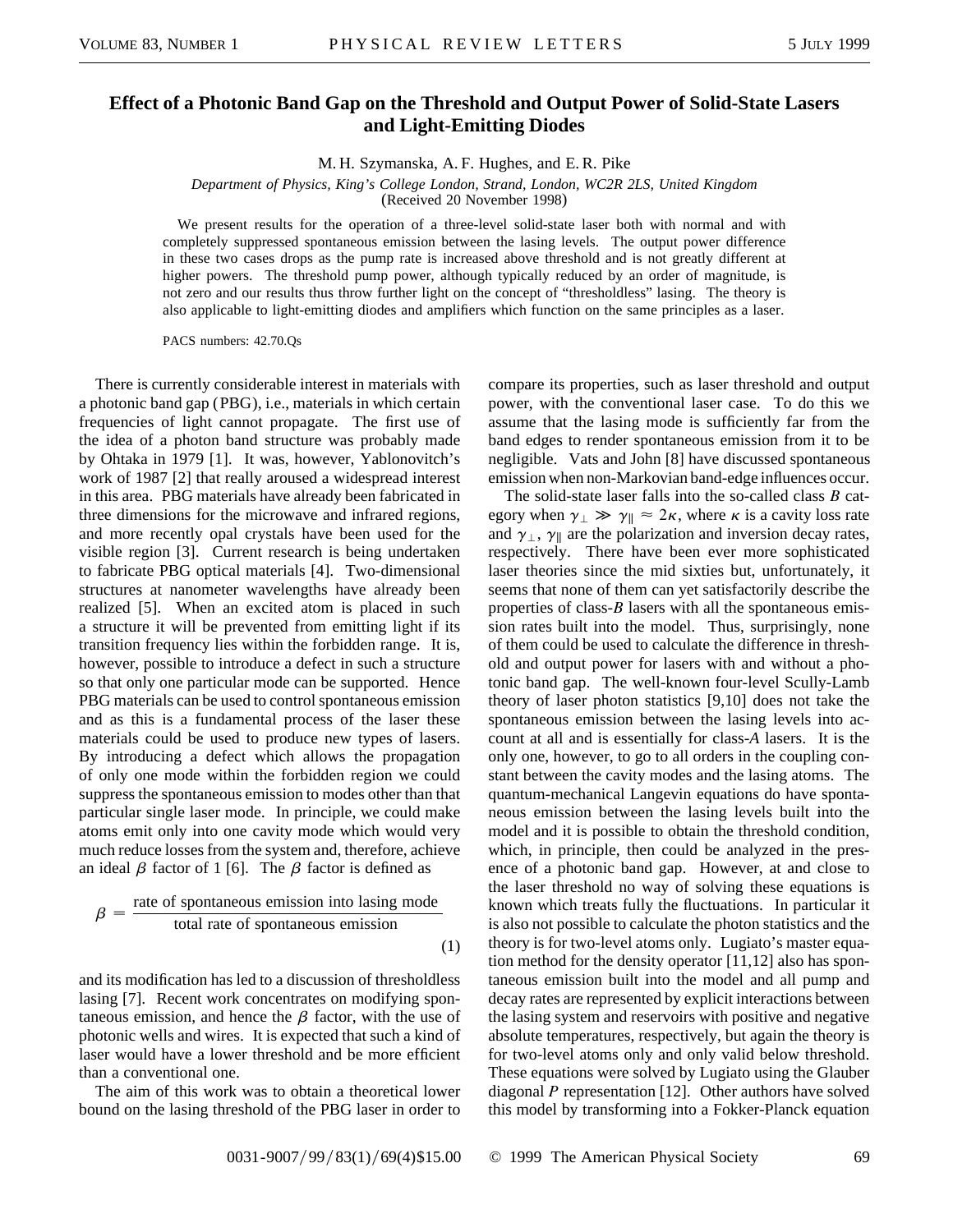[13–15]. However, all these results have a very complicated form which allows fluctuations to be calculated only numerically, and it is still not possible to obtain the photon statistics  $p_n$ .

We have improved these theories sufficiently for our purpose by starting from Lugiato's two-level-atom model but by avoiding his use of a "smoothing" approximation (see also the derivation of the Scully-Lamb theory from the Lugiato model described in Pike and Sarkar [15]) and then explicitly solving the resulting equations in the photonnumber representation. We have also been able to solve the three-level model and to take the theory to all orders in the coupling constant between the cavity modes and the lasing atoms in both the two- and three-level cases.

We will present the solution for the three-level lasing model to all orders in the coupling constant. The threelevel model is a more realistic scenario and we want to compare our work to that which has discussed the concept of thresholdless lasing [7]. It also appears that the twolevel model has unrealistic behavior far above threshold and this problem is removed using three levels. The atomic-level structure and the various transitions used in our calculations are shown in Fig. 1.

In the three-level laser model all elements connected with the laser operation are divided into two parts, a small system *S* and a large heat bath *B*. *S* will be described by a Hamiltonian  $H<sub>S</sub>$ , the bath by  $H<sub>B</sub>$ , and the interaction between *B* and *S* by  $H_{SB}$ . The system contains *N* threelevel transitions, a single electromagnetic field mode and the lasing transition-field interaction. Both the three-level transitions and field are treated quantum mechanically, and the interaction is taken in the rotating wave approximation. The bath can be divided into three parts: a field bath which represent losses of the laser mode from the cavity through the partially transmitting output mirror, a bath which represents the interactions of the excited levels with the vacuum modes, i.e., spontaneous emission to modes other than the lasing mode, and a bath which represents pumping from the lowest level to the highest one.

For a semiconductor laser we have an analogy with the three-level model. The gap in a semiconductor material between the conduction and valence bands is where the

lasing action occurs. A flow of holes in the valence band corresponds to the depletion of the lower lasing levels [16]. Precise Hamiltonians for the baths are not known but this is not very important since we are only interested in the system behavior. It is then enough to know the Hamiltonian of the bath-system interaction. We model the baths as sets of harmonic oscillators at temperature *T*. The spontaneous emission bath is modeled as a set of oscillators at temperature  $T = 0$  K and the pumping bath as a set of oscillators at negative temperature  $T = -0$  K. The field bath is modeled as a set of harmonic oscillators at temperature *T*. When we are not interested in thermal photons coming back into the laser we may set this temperature to 0 K (this is like saying that the environment of the laser has zero temperature). The rates of exchange of energy between these baths and the system are expressed by the separate coupling constants of the interactions. The three types of baths have different influences on the system, but equilibrium between them will be reached and the system will then have a temperature (i.e., inversion) depending on the coupling constants of the two system baths and the lasing transitionlasing mode interaction. The system Hamiltonian is given by

where

$$
H_T = \frac{1}{2} \sum_j \hbar \omega_o S_j^3
$$
  
\n
$$
H_F = \hbar \omega_k a_k^{\dagger} a_k
$$
  
\n
$$
H_{TF} = i \sum_{j=1}^N \hbar g(e^{-i\mathbf{k} \cdot \mathbf{x}_j} a_k^{\dagger} S_{j23}^- - e^{i\mathbf{k} \cdot \mathbf{x}_j} a_k S_{j23}^+).
$$
\n(3)

 $H_S = H_T + H_F + H_{TF}$ , (2)

 $S_{j23}^+$ ,  $S_{j23}^-$  are creation and annihilation operators, respectively, between lasing levels (levels 2 and 3 in Fig. 1). The bath-system interaction Hamiltonian,  $H_{SB}$ , includes the decay of excited levels to off-resonant modes  $\Gamma_{i12}$ ,  $\Gamma_{j13}$ ,  $\Gamma_{j23}$ , the pumping of the atoms to the excited state,  $\Gamma_{j1}$ , and the decay of the resonant mode. The Hamiltonian is

$$
H_{SB} = \hbar (a_{\mathbf{k}} \Gamma_F^{\dagger} + a_{\mathbf{k}}^{\dagger} \Gamma_F) + \sum_{j=1}^{N} \hbar (S_{j12}^{-} \Gamma_{j12l}^{\dagger} + S_{j13}^{-} \Gamma_{j13l}^{\dagger} + S_{j23}^{-} \Gamma_{j23l}^{\dagger} + S_{j13}^{+} \Gamma_{j1})
$$
  
+ 
$$
\sum_{j=1}^{N} \hbar (S_{j13}^{-} \Gamma_{j1}^{\dagger} + S_{j12}^{+} \Gamma_{j12l} + S_{j13}^{+} \Gamma_{j13l} + S_{j23}^{+} \Gamma_{j23l}). \tag{4}
$$

Thus the quantum-optical master equation takes the form

$$
\frac{\partial \rho_S}{\partial t} = -i[H_S, \rho_S] + \sum_{j=1}^N \frac{\gamma_{23l}}{2} ([S_{j23}^-, \rho_S S_{j23}^+] + [S_{j23}^-, \rho_S S_{j23}^+]) + \sum_{j=1}^N \frac{\gamma_{13l}}{2} ([S_{j13}^-, \rho_S S_{j13}^+] + [S_{j13}^-, \rho_S S_{j13}^+])
$$
  
+ 
$$
\sum_{j=1}^N \frac{\gamma_{12l}}{2} ([S_{j12}^-, \rho_S S_{j12}^+] + [S_{j12}^-, \rho_S S_{j12}^+]) + \sum_{j=1}^N \frac{\gamma_1}{2} ([S_{j13}^+, \rho_S S_{j13}^-] + [S_{j13}^+, \rho_S S_{j13}^-])
$$
  
+ 
$$
\kappa(2a_k \rho_S a_k^{\dagger} - a_k^{\dagger} a_k \rho_S - \rho_S a_k^{\dagger} a_k) = \Lambda \rho_S(t).
$$
 (5)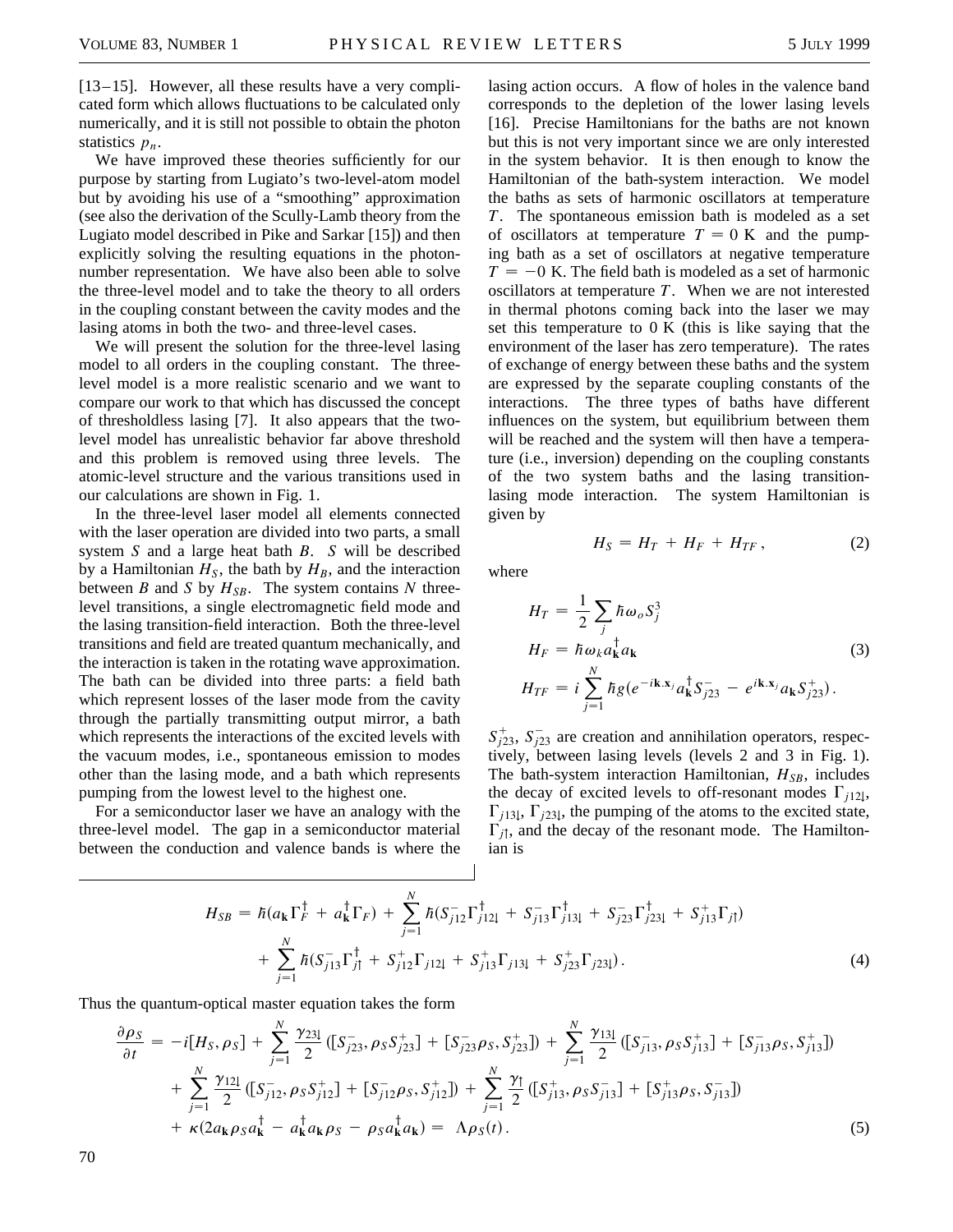

FIG. 1. Atomic-level structure and various transitions in the three-level-atom model.

Taking the trace over the transition levels, using the dilute-atom approximation and employing the Markov approximation gives us an equation for  $p_n$ , the probability of finding *n* photons in the cavity mode, when we work in the photon-number representation. Multiplying the above expression by  $S_{23}^{-}S_{23}^{+}$  and  $S_{13}^{-}S_{13}^{+}$ , respectively, we obtain two more coupled equations. When we consider these three equations in the steady state and perform detailed

## balancing we find

$$
2\kappa p_n(t) = -\frac{A}{1 + nB/A} [p_{n2}(t) - p_{n-1,3}(t)], \quad (6)
$$

$$
\frac{\gamma}{1+nB/A}(p_{n-1,3}-p_{n,2})-\gamma_{12}\rho_{n,2}+\gamma_{23}\rho_{n,3}=0,
$$
\n(7)

$$
\gamma_{13}p_{n,3} + \gamma_{12}p_{n,2} - \gamma_1p_{n,1} = 0, \qquad (8)
$$

where

$$
\gamma = \frac{1}{2} \left( \gamma_{23\downarrow} + \gamma_{13\downarrow} + \gamma_{12\downarrow} \right). \tag{9}
$$

We also know that

$$
p_n = p_{n1} + p_{n2} + p_{n3}, \qquad (10)
$$

where

$$
p_n(t) = \langle n | \rho_F^I(t) | n \rangle,
$$
  
\n
$$
p_{n,1}(t) = \langle n | S_{13}^{-} S_{13}^{+}(t) \rho_S^I(t) | n \rangle = \langle 1, n | \rho_S^I(t) | n, 1 \rangle,
$$
  
\n
$$
p_{n,2}(t) = \langle n | S_{23}^{-} S_{23}^{+}(t) \rho_S^I(t) | n \rangle = \langle 2, n | \rho_S^I(t) | n, 2 \rangle,
$$
  
\n
$$
p_{n,3}(t) = \langle n | S_{23}^{+} S_{23}^{-}(t) \rho_S^I(t) | n \rangle = \langle 3, n | \rho_S^I(t) | n, 3 \rangle.
$$
 (11)

Solving the above equations we obtain the following recursion relation:

$$
p_n(t) = \frac{A[N\gamma_1\gamma_{12} - 2\kappa(n-1)(\gamma_{12} + \gamma_1)]p_{n-1}}{[2\kappa N(1 + nB/A)(\gamma_{13}\gamma_{12} + \gamma_1\gamma_{12} + \gamma_{12}\gamma_{23} + \gamma_{23}\gamma_1) + A(N\gamma_{23}\gamma_1 + 2\kappa n\gamma_{13} + 2\kappa n\gamma_1)],}
$$
(12)

where

$$
A = \frac{2Ng^2}{\gamma},
$$
  
\n
$$
B/A = 4g^2/\gamma^2.
$$
\n(13)

Thus it is possible to express  $p_n$  as a product of  $n$ elements and to calculate the average and the most probable number of photons in the cavity. The photon statistics determines the coherence of the output. In the region above laser threshold the most probable number of photons is greater than zero and in the region below and at the laser threshold is equal to zero. Thus a physical insight into our results for  $\beta = 1$  is given by the realization that, although always increasing linearly with input power, the cavity output is incoherent until the former condition on the photon statistics is achieved. In order to find the laser threshold we therefore need to calculate the most probable number of photons in the lasing mode. This becomes equal to the average far above threshold, where the photon statistics are symmetrical and approach the Poisson distribution. It can be shown that the most probable number of photons in the cavity is equal to

$$
n_{p} = \frac{\frac{2g^{2}}{\gamma} N \gamma_{1}(\gamma_{121} - \gamma_{231}) - \frac{2g^{2}}{\gamma} 2\kappa(\gamma_{131} + \gamma_{1})}{2\kappa(\gamma_{112} + 2\gamma_{1} + \gamma_{113}) + \frac{2\kappa B}{A} (\gamma_{113}\gamma_{112} + \gamma_{1}\gamma_{112} + \gamma_{112}\gamma_{123} + \gamma_{123}\gamma_{1})} - \frac{2\kappa(1 + B/A) (\gamma_{131}\gamma_{121} + \gamma_{1}\gamma_{121} + \gamma_{121}\gamma_{231} + \gamma_{231}\gamma_{1})}{\frac{2g^{2}2\kappa}{\gamma} (\gamma_{121} + 2\gamma_{1} + \gamma_{131}) + \frac{2\kappa B}{A} (\gamma_{131}\gamma_{121} + \gamma_{1}\gamma_{121} + \gamma_{121}\gamma_{231} + \gamma_{231}\gamma_{1})}.
$$
\n(14)

We can now calculate the threshold pump rate from the condition that the most probable number of photons in the lasing mode must be greater than zero.

$$
\gamma_1 = \frac{2g^2\kappa\gamma_{13\downarrow} + \kappa\gamma_{12\downarrow}\gamma(\gamma_{13\downarrow} + \gamma_{23\downarrow})}{Ng^2(\gamma_{12\downarrow} - \gamma_{23\downarrow}) - 2\kappa g^2 - \gamma\kappa(\gamma_{12\downarrow} + \gamma_{23\downarrow})}.
$$
\n(15)

When spontaneous emission between the lasing levels can be suppressed then  $\gamma_{23\downarrow} = 0$ . Recall that in the development of the theory we employed a Markov approximation. This approximation is still valid even though we use a PBG material as we are positioning our transition levels and defect mode at the center of the gap, therefore excluding any gap-edge influences. We compare characteristics for lasers with and without a photonic band gap ( $\gamma_{23\downarrow} = 0$ ) for a laser with parameters  $[17] N = 10^7/2$ ,  $g = 10^5$ ,  $2\kappa = 10^7$ ,  $\gamma_{13\downarrow} = 10^6$ ,  $\gamma_{23\downarrow} =$  $10^7/2$ , and  $\gamma_{12\downarrow} = 10^{10}$ , in Fig. 2.